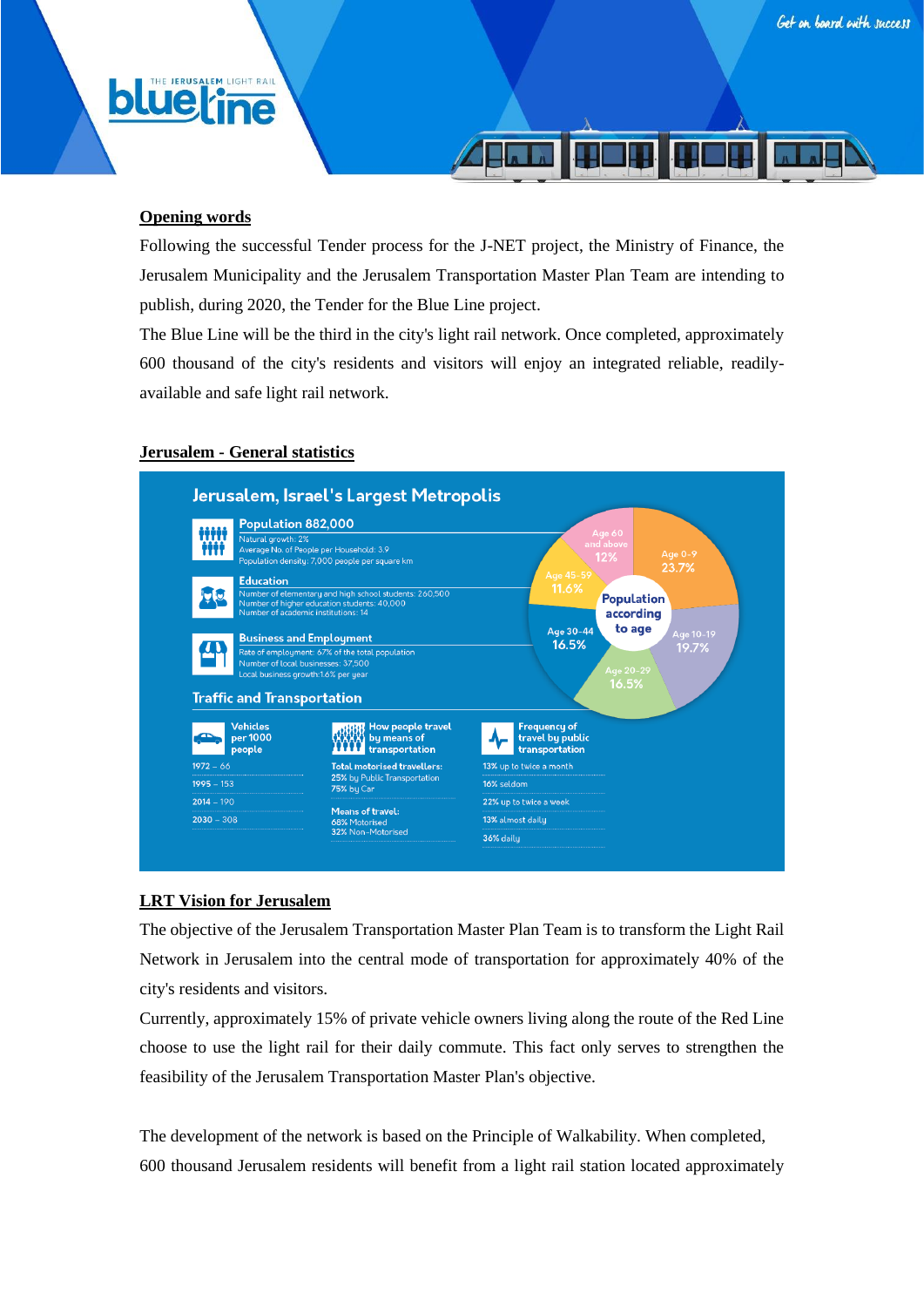# **blue**



# *The Light Rail Network in Jerusalem: 3 Lines, 600 Thousand Trips a Day*

Once completed, the Jerusalem light rail network will include three main corridors (the Red, the Green and the Blue) which will traverse the city in all directions:

Presently, the Red Line, Israel's first light rail line, provides a convenient and fast solution for more than 150 thousand passengers a day who seek to travel within the city. When fully developed, the Red Line will stretch from the Hadassah Ein Karem Medical Center in the south to the Neve Yaakov neighborhood in the north, passing via Herzl Boulevard, Jaffa Road, the city center, and the French Hill neighborhood.

The network's second phase, the J-NET (including the Green Line), which is currently under construction, will enable 5 operational lines and will connect the two campuses of Hebrew University, the large centers of employment in Talpiot, the city's largest neighborhoods and the main cultural attractions in Malha: the sports stadiums, zoo and shopping mall. Once operational, those lines will provide service to an additional 250 thousand passengers per day, and will connect the inter-city train to the Jerusalem light rail network.

*The Blue Line: Third and Most Congested Line*

The Blue Line is predicted to be the line with the heaviest demand in the Jerusalem network, bringing additional passengers closer to all of the city's focal points of interest and residential neighborhoods.

Once operational, this line will complete the network and provide a complete, reliable, readily available, environment-friendly and safe transportation solution. The Blue Line will run between the Ramot neighborhood in the city's north and the Gilo neighborhood in the south, passing through the Har Hotzvim Hi-Tech area, the city center and the busy streets of King George and Hebron road. Additional branch shall connect the existing Red Line from Hadassah hospital going from, Tahon junction passing through Malha sports and commerce center, Talpiot employment center and meeting the Blue Line back in Hebron road.

## **The Blue line**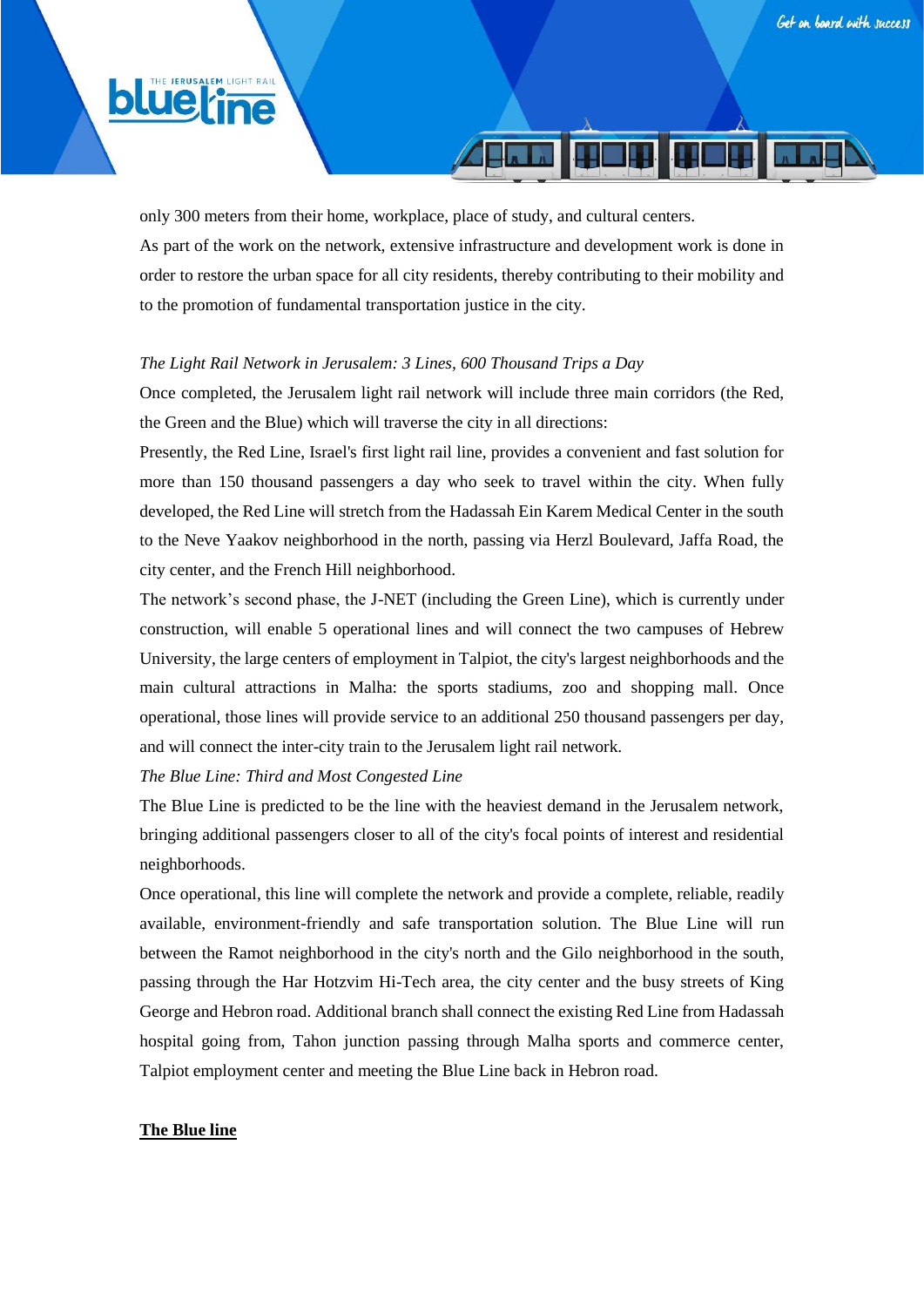**JERUSALEM LIGHT RAIL** 

**blue**line

## *The Blue Line Characteristics*

The Blue Line project will include additional of about 26 km of double tracks, out of which about 3 km will be part of an underground section with 3 stations.

The Blue Line will include a depot at Malha area which will serve as the main stabling facility for the 120 Blue Line vehicles.

The depot will include an OCC, which will enable operating the Blue Line separately from the J-NET network



# **The Tender process**

The Blue Line tender, and all criteria for participation in the Blue Line tender, will be published during the first half of 2020.